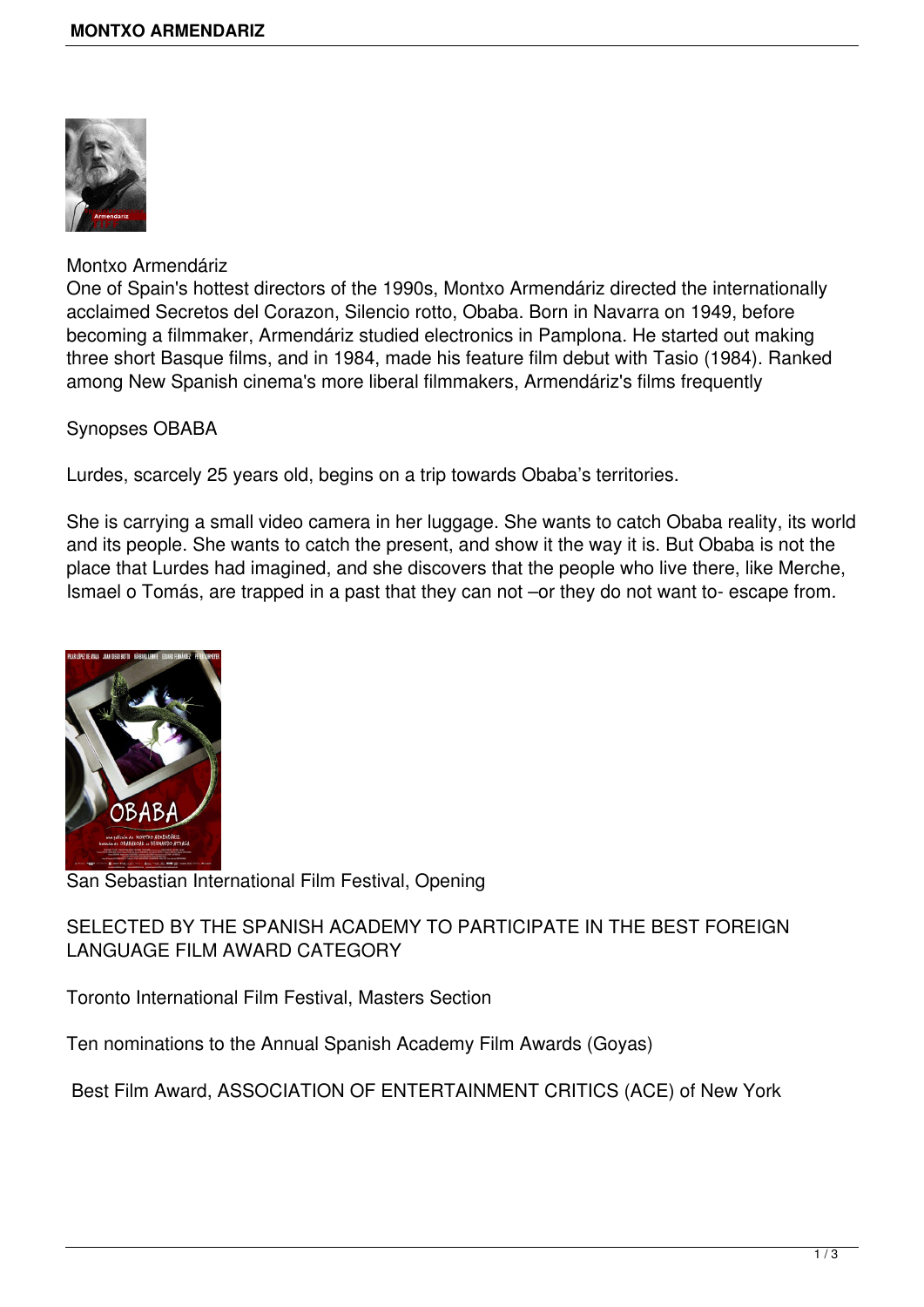

**disperience and model and property of the control of the control of the control of the control of the control of the control of the control of the control of the control of the control of the control of the control of the**